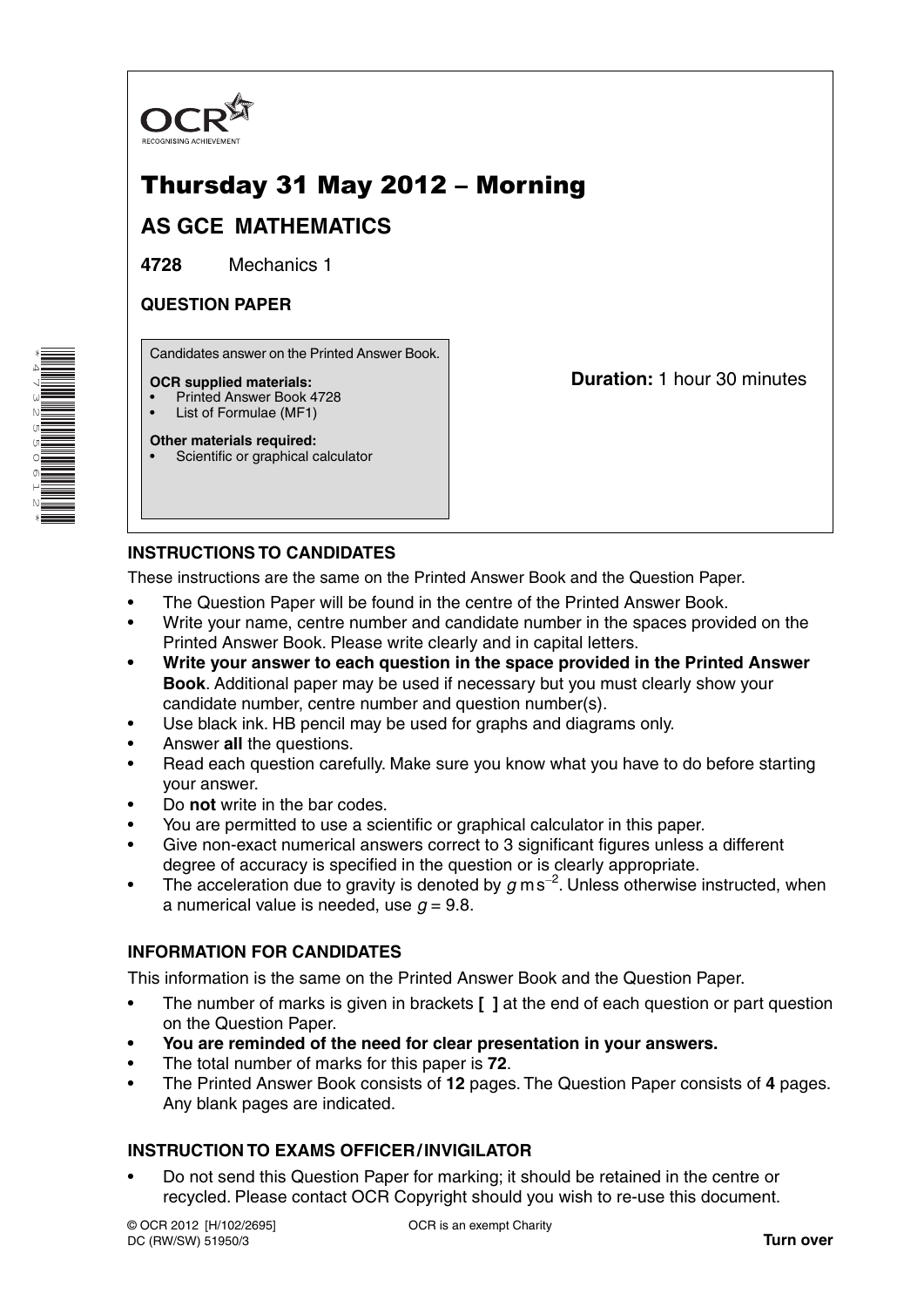





Two perpendicular forces of magnitudes *F* N and 8N act at a point *O* (see diagram). Their resultant has magnitude 17N.

| (i) Calculate $F$ and find the angle which the resultant makes with the $8N$ force. | $[4]$ |
|-------------------------------------------------------------------------------------|-------|
|-------------------------------------------------------------------------------------|-------|

A third force of magnitude *E* N, acting in the same plane as the two original forces, is now applied at the point *O*. The three forces of magnitudes *E* N, *F* N and 8 N are in equilibrium.

| (ii) State the value of E and the angle between the directions of the $E N$ and 8N forces. | $[2]$ |
|--------------------------------------------------------------------------------------------|-------|
|                                                                                            |       |

- 2 A particle is projected vertically upwards with speed 7 m s<sup>-1</sup> from a point on the ground.
	- **(i)** Find the speed of the particle and its distance above the ground 0.4 s after projection. **[4]**
	- **(ii)** Find the total distance travelled by the particle in the first 0.9 s after projection. **[4]**
- **3**



The diagram shows the  $(t, v)$  graphs for two athletes, *A* and *B*, who run in the same direction in the same straight line while they exchange the baton in a relay race. *A* runs with constant velocity 10 m s<sup>−1</sup> until he decelerates at 5 m s<sup>-2</sup> and subsequently comes to rest. *B* has constant acceleration from rest until reaching his constant speed of 10 m s<sup>−1</sup>. The baton is exchanged 2 s after *B* starts running, when both athletes have speed  $8 \text{ m s}^{-1}$  and *B* is 1 m ahead of *A*.

- **(i)** Find the value of *t* at which *A* starts to decelerate. **[2]**
- **(ii)** Calculate the distance between *A* and *B* at the instant when *B* starts to run. **[5]**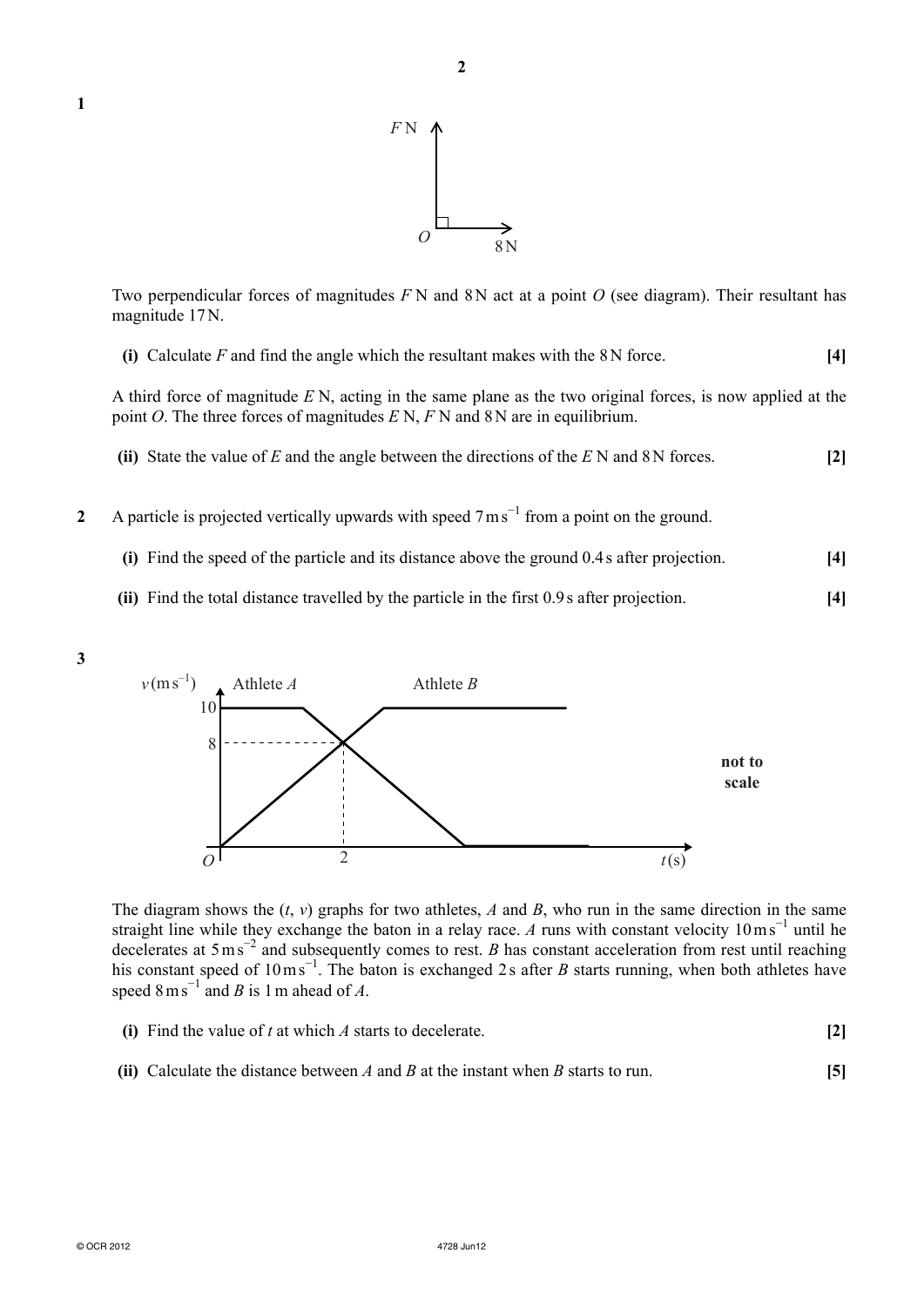- **4** A block *B* of weight 28 N is pulled at constant speed across a rough horizontal surface by a force of magnitude 14 N inclined at 30° above the horizontal.
	- **(i)** Show that the coefficient of friction between the block and the surface is 0.577, correct to 3 significant figures. **[4]**

The 14 N force is suddenly removed, and the block decelerates, coming to rest after travelling a further 3.2 m.

 **(ii)** Calculate the speed of the block at the instant the 14 N force was removed. **[6]**

**5**



Particles *P* and *Q*, of masses 0.4 kg and *m* kg respectively, are joined by a light inextensible string which passes over a smooth pulley. The particles are released from rest at the same height above a horizontal surface; the string is taut and the portions of the string not in contact with the pulley are vertical (see diagram). *Q* begins to descend with acceleration 2.45 m s<sup> $=$ 2</sup> and reaches the surface 0.3 s after being released. Subsequently, *Q* remains at rest and *P* never reaches the pulley.

| (i) Calculate the tension in the string while $Q$ is in motion.      |  |
|----------------------------------------------------------------------|--|
| (ii) Calculate the momentum lost by $Q$ when it reaches the surface. |  |

 **(iii)** Calculate the greatest height of *P* above the surface. **[5]**

#### **[Questions 6 and 7 are printed overleaf.]**



#### **Copyright Information**

For queries or further information please contact the Copyright Team, First Floor, 9 Hills Road, Cambridge CB2 1GE.

OCR is part of the Cambridge Assessment Group; Cambridge Assessment is the brand name of University of Cambridge Local Examinations Syndicate (UCLES), which is itself a department of the University of Cambridge.

OCR is committed to seeking permission to reproduce all third-party content that it uses in its assessment materials. OCR has attempted to identify and contact all copyright holders whose work is used in this paper. To avoid the issue of disclosure of answer-related information to candidates, all copyright acknowledgements are reproduced in the OCR Copyright Acknowledgements Booklet. This is produced for each series of examinations and is freely available to download from our public website (www.ocr.org.uk) after the live examination series. If OCR has unwittingly failed to correctly acknowledge or clear any third-party content in this assessment material, OCR will be happy to correct its mistake at the earliest possible opportunity.